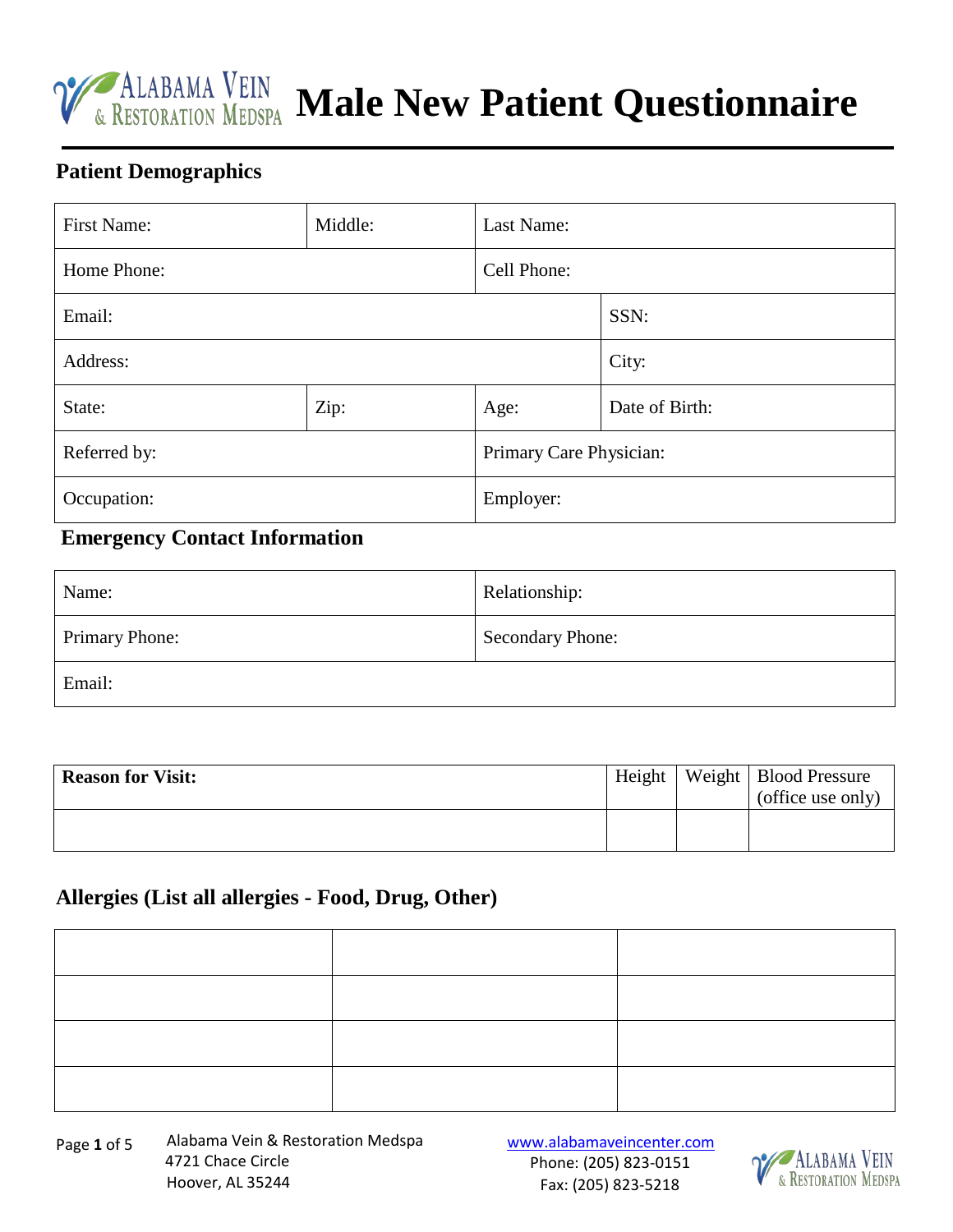

**MALABAMA VEIN Male New Patient Questionnaire** 

### **Current Medications (List all current medications)**

| <b>Drug</b> | <b>Dose</b> | <b>How Often?</b> |
|-------------|-------------|-------------------|
|             |             |                   |
|             |             |                   |
|             |             |                   |

#### **Supplements (List all current supplements)**

| <b>Supplement</b> | <b>Dose</b> | <b>How Often?</b> |
|-------------------|-------------|-------------------|
|                   |             |                   |
|                   |             |                   |
|                   |             |                   |

#### **Symptoms of Hormonal Deficiencies (check all that apply)**

| Lack Or Decreased Sex Drive      |
|----------------------------------|
| ED: Erectile Dysfunction         |
| Decreased or No Ejaculation      |
| Loss of Morning Erections        |
| Insomnia                         |
| Memory Loss/Trouble Thinking     |
| <b>Loss of Motivation</b>        |
| New Migraine Headaches           |
| Decreased Muscle Mass & Strength |
| Joint Aches/Arthritis            |
| Lack of Energy -Fatigue          |
| Constipation                     |
| Thinning Eyebrows                |
| Poor Immunity                    |
| <b>Exhausted In The Morning</b>  |
| Can't Fall Asleep                |

| Poor Balance                   |
|--------------------------------|
| Poor Coordination              |
| <b>Increased Belly Fat</b>     |
| Ringing in Ears                |
| Thinning Hair                  |
| Depression                     |
| <b>New Anxiety Attacks</b>     |
| <b>Male Breast Development</b> |
| Cold All The Time              |
| <b>Generalized Swelling</b>    |
| <b>Brittle Nails</b>           |
| Irritable                      |
| Low Blood Sugar                |
| <b>Stay Awake For Days</b>     |
| Ache All Over                  |
|                                |

Alabama Vein & Restoration Medspa 4721 Chace Circle Hoover, AL 35244 Page **2** of 5

www.alabamaveincenter.com Phone: (205) 823-0151 Fax: (205) 823-5218

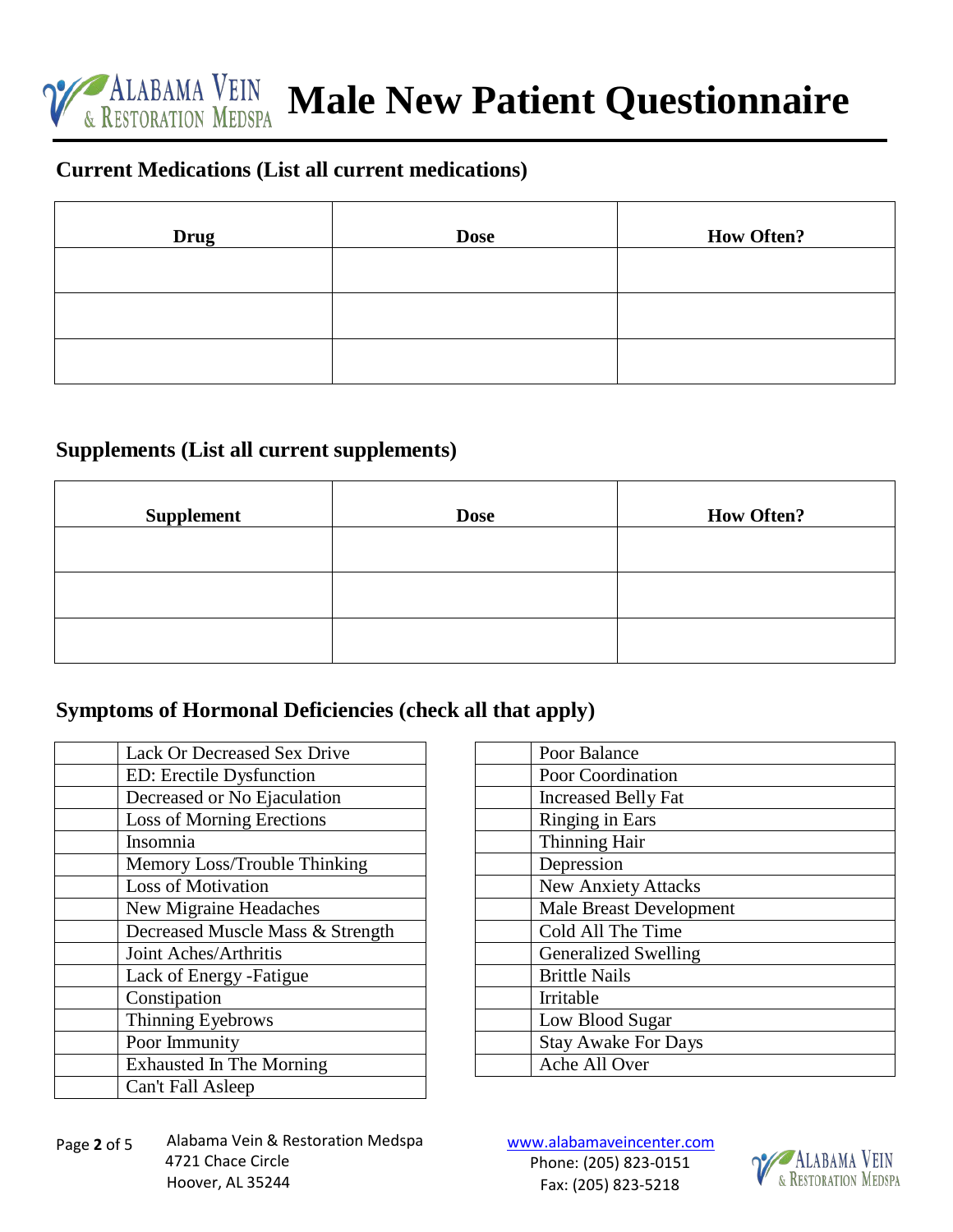

### **Exercise History (Check all that apply)**

| I Don't Exercise                            |
|---------------------------------------------|
| I Have A Physical Job                       |
| I Exercise Daily For<br><b>Minutes</b>      |
| I Exercise 3 Times/Week For 50 Min or More  |
| I Am A Long Distance Runner                 |
| I Lift Weights Times A Week                 |
| Normal Activity is What I Consider Exercise |

#### **Past Surgeries (List year of surgery) Habits (Check all that apply)**

| Year | <b>Surgery</b>                      |
|------|-------------------------------------|
|      | Lap Band Surgery or Obesity Surgery |
|      | <b>Open Heart Surgery</b>           |
|      | Joint Replacement                   |
|      | <b>Cancer Surgery</b>               |
|      | Vasectomy                           |
|      |                                     |

## **Previous Testosterone Replacement (Check all that apply)**

| I Have Used Pellet T Before |
|-----------------------------|
| I Have Used T Gel Before    |
| I Have Used T Shots Before  |
| Other:                      |
|                             |
|                             |
|                             |
|                             |

| <b>Smoking Cigarettes Or Cigars</b>         |
|---------------------------------------------|
| I Drink More Than 10 Drinks of Alcohol/Week |
| I am a Recovering Alcoholic                 |
| I Use or Have Used Marijuana In Past Year   |
| I Use or Have Used Cocaine                  |
| I Use or Have Used Anabolic Steroids        |
| I Use or Have Used Growth Hormone           |

### **Family History (Check all that apply)**

| <b>Prostate Cancer</b>        |
|-------------------------------|
| <b>Other Cancers</b>          |
| Lung Cancer                   |
| <b>Breast Cancer (Female)</b> |
| <b>Breast Cancer (Male)</b>   |
| Obesity                       |
| <b>Heart Disease</b>          |
| <b>Heart Arrhythmias</b>      |
| <b>Thyroid Disease</b>        |
| Arthritis                     |
| <b>Autoimmune Disease</b>     |
| Diabetes Type I               |
| Diabetes Type II              |
| Hemochromatosis               |

## **Preventative Medicine (Check all that apply)**

| <b>PCP</b> Visit in Last Year |
|-------------------------------|
| Urologist Within Last Year    |
| Colonoscopy In Last 10 Years  |
| Prostate exam in last year    |
|                               |
|                               |
|                               |
|                               |

www.alabamaveincenter.com Phone: (205) 823-0151 Fax: (205) 823-5218

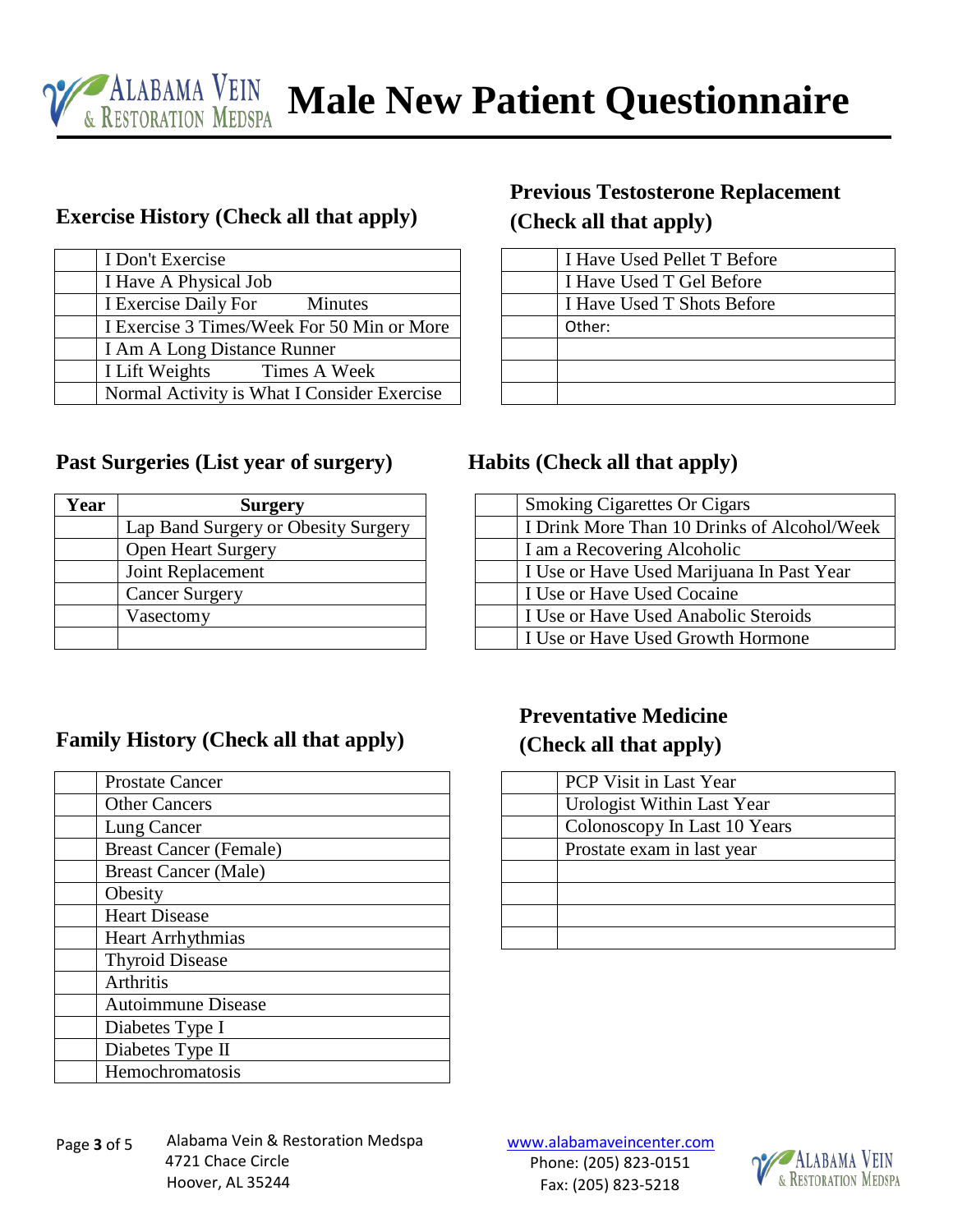

#### **Medical Illnesses (List year of Illness)**

| Year | <b>Illness</b>                           |  |  |
|------|------------------------------------------|--|--|
|      | ADD, ADHD                                |  |  |
|      | <b>Addison's Disease</b>                 |  |  |
|      | <b>Adrenal Fatigue</b>                   |  |  |
|      | Alcoholism, Aa, Drug Dependence          |  |  |
|      | <b>Arthritis</b>                         |  |  |
|      | <b>Blood Clot/Pulmonary Embolism</b>     |  |  |
|      | <b>BPH: Benign Prostatic Enlargement</b> |  |  |
|      | Cancer                                   |  |  |
|      | Depression/Anxiety                       |  |  |
|      | Diabetes Type I                          |  |  |
|      | Diabetes Type II                         |  |  |
|      | Emphysema / Copd                         |  |  |
|      | <b>Fatty Liver Disease</b>               |  |  |
|      | Glaucoma                                 |  |  |
|      | <b>Heart Attack</b>                      |  |  |
|      | Hemochromatosis                          |  |  |
|      | Hepatitis                                |  |  |
|      | <b>High Blood Pressure</b>               |  |  |
|      |                                          |  |  |

| Year | <b>Illness</b>                       |  |  |
|------|--------------------------------------|--|--|
|      | HIV, AIDS                            |  |  |
|      | <b>Insulin Resistance</b>            |  |  |
|      | <b>Kidney Disease</b>                |  |  |
|      | Manic Depression or Bipolar Disorder |  |  |
|      | <b>Multiple Sclerosis</b>            |  |  |
|      | Narcolepsy                           |  |  |
|      | Osteoporosis                         |  |  |
|      | Past History Of Head Injuries        |  |  |
|      | <b>Post Concussion Syndrome</b>      |  |  |
|      | <b>Prostate Cancer</b>               |  |  |
|      | <b>Restless Legs</b>                 |  |  |
|      | Schizophrenia                        |  |  |
|      | Seizures or Epilepsy                 |  |  |
|      | Sleep Apnea                          |  |  |
|      | <b>Stroke</b>                        |  |  |
|      | TB                                   |  |  |
|      | <b>Testicular Cancer</b>             |  |  |
|      | Leber's Optic Neuritis               |  |  |

#### **Played Contact Sports (Yes/No) Had a Concussion? (Yes/No)**

#### **Social History (Check all that apply) Diet History (Check all that apply)**

| I Have Completed My Family                |
|-------------------------------------------|
| I Am Married or in Committed Relationship |
| I am Sexually Active                      |
| I Want to be Sexually Active              |
|                                           |
|                                           |
|                                           |

# **I attest that all the information I give is true.**

| I Eat Anything I Want                   |
|-----------------------------------------|
| I Don't Eat Much And Gain Weight Anyway |
| I Have Gained Weight In My Abdomen      |
| I Eat A Balanced Diet 3 Times A Day     |
| I Eat 6 Small Meals A Day               |
| I Don't Eat Meat or Animal Products     |
| I Am Gluten Sensitive                   |
| I Limit Carbohydrates                   |
| I Eat Low Fat Diet                      |
| High Protein Diet                       |
| (Cher:                                  |

#### Print Name: Date: Signature: Date: Date: Date: Date: Date: Date: Date: Date: Date: Date: Date: Date: Date: Date: Date: Date: Date: Date: Date: Date: Date: Date: Date: Date: Date: Date: Date: Date: Date: Date: Date: Date: D

Alabama Vein & Restoration Medspa 4721 Chace Circle Hoover, AL 35244 Page **4** of 5

www.alabamaveincenter.com Phone: (205) 823-0151 Fax: (205) 823-5218